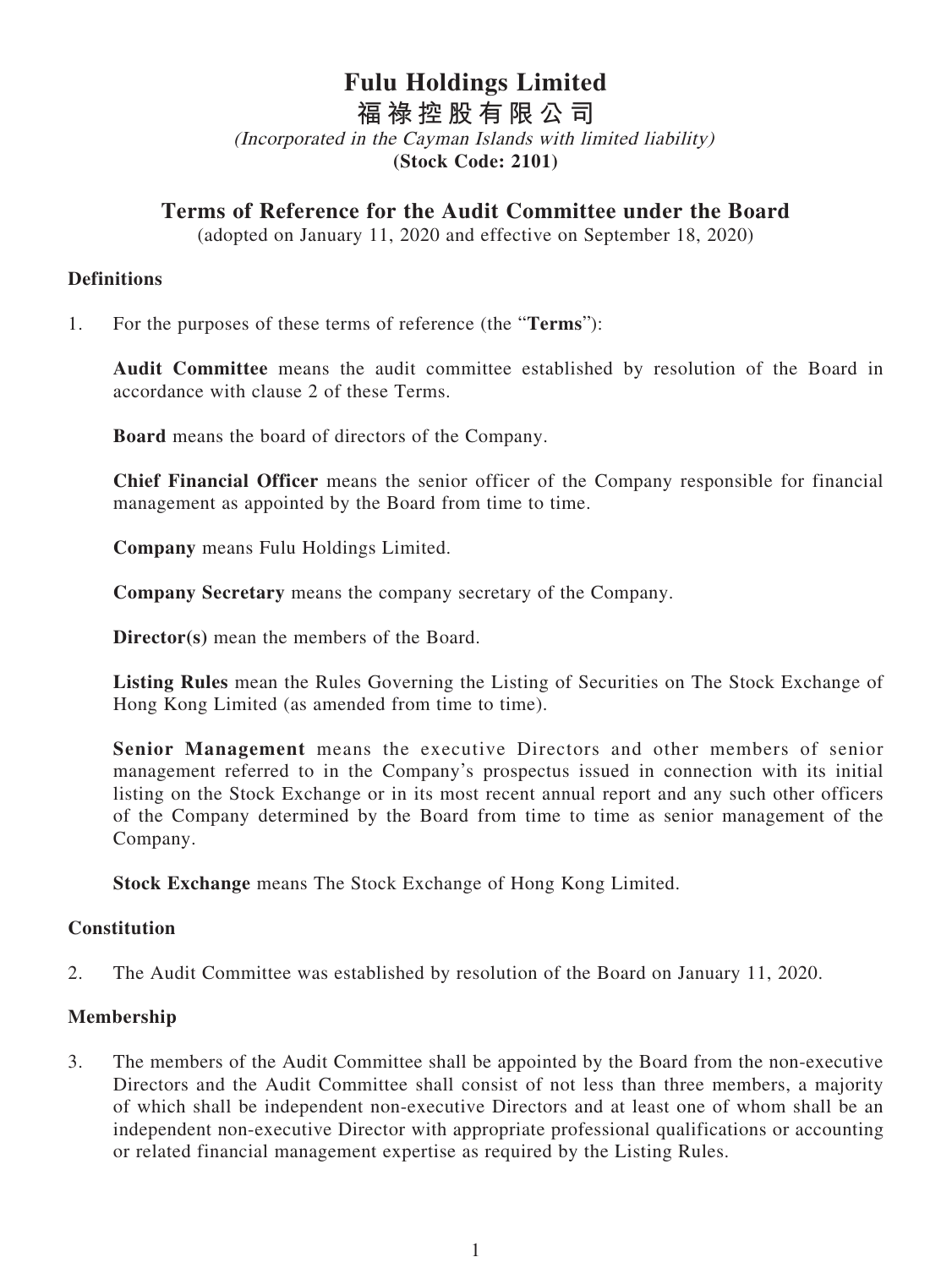- 4. A former partner of the Company's current auditing firm shall be prohibited from acting as a member of the Audit Committee for a period of two year from the date of the person ceasing:
	- (a) to be a partner of the firm; or
	- (b) to have any financial interest in the firm,

whichever is later.

- 5. The chairman of the Audit Committee shall be appointed by the Board and shall be an independent non-executive Director.
- 6. The Company Secretary shall be the secretary of the Audit Committee. The Audit Committee may, from time to time, appoint any other person with the appropriate qualification and experience as the secretary of the Audit Committee.

#### **Attendance at meetings**

7. The Chief Financial Officer, the head of internal audit of the Company and a representative of the external auditor shall normally attend meetings of the Audit Committee. Other members of the Board and any other person may attend the meetings of the Audit Committee at the invitation of the chairman of the Audit Committee. However, the Audit Committee shall hold at least one meeting annually with the external and internal auditors in the absence of the executive Directors, except by invitation of the chairman of the Audit Committee.

#### **Frequency and conduct of meetings**

- 8. The chairman of the Audit Committee shall convene a meeting upon the request of any member of the Audit Committee and external auditors. Meetings shall be held not less than twice a year.
- 9. Notice of any meetings shall be given at least 3 days prior to any such meeting being held, unless all members of the Audit Committee unanimously waive such notice. Irrespective of the length of notice being given, attendance of a meeting by a member of the Audit Committee shall be deemed as a waiver of the requisite length of notice by such member. An agenda and accompanying meeting papers should be delivered in full to all members in a timely manner and at least 1 day before the intended date of a meeting of the Audit Committee (or such other period as agreed by its members). The agenda and accompanying meeting papers may be in paper form or electronic form, and may be delivered by post, by email or any other delivery method that can be received by members.
- 10. The quorum for meetings of the Audit Committee shall be two members. Members shall attend the meetings in person, or by telephone (or other similar communication equipment), as long as all attendants of the meeting are able to listen and talk among themselves during the meeting. Under such circumstances, the attendants shall be deemed as attending the meeting in person, counted in the quorum and entitled to vote.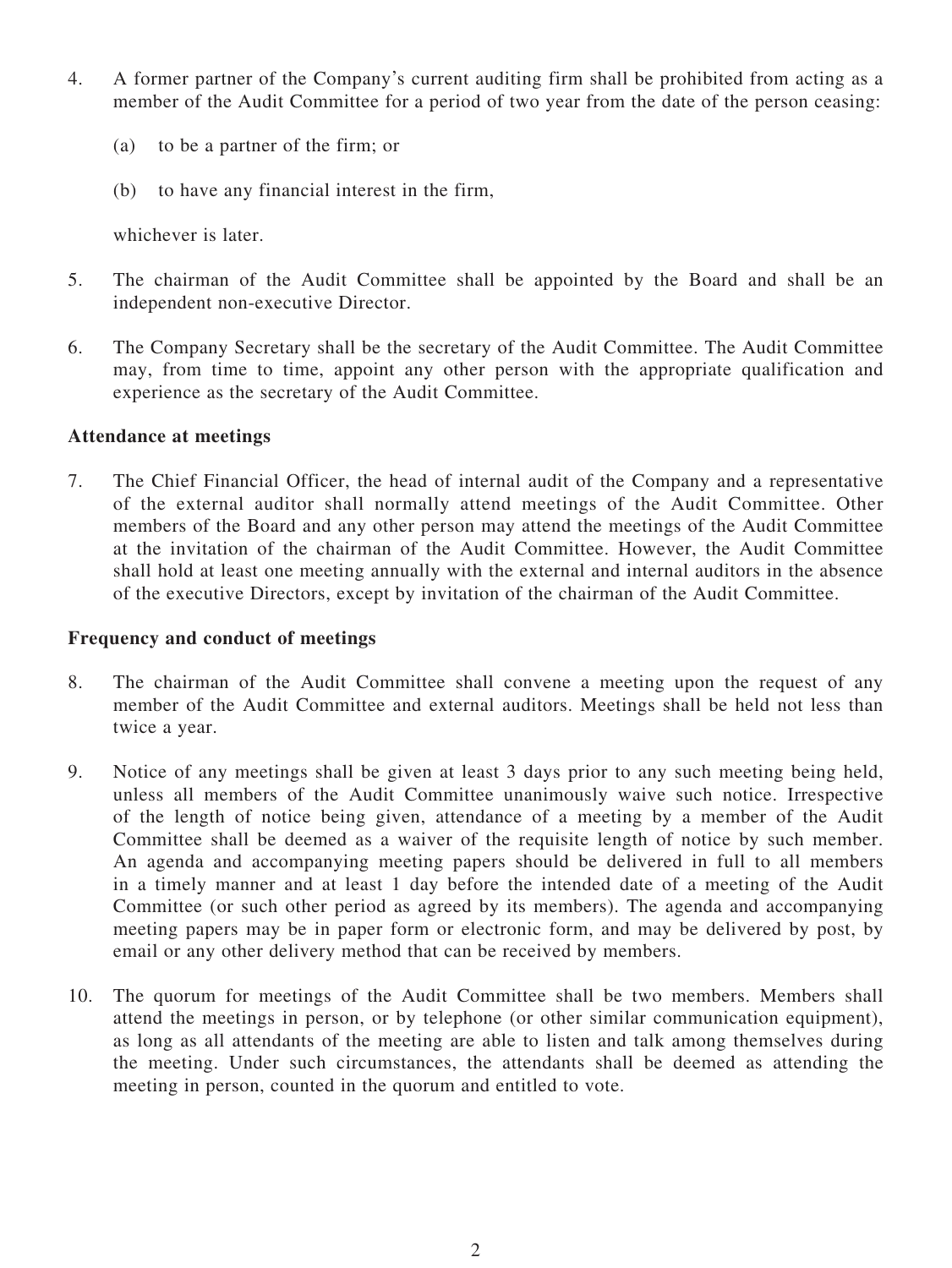- 11. Each member shall have one vote. Resolutions of the Audit Committee at any meetings shall be passed by a majority of votes of the members of the Audit Committee present. A resolution in writing signed by all members of the Audit Committee shall be as valid and effective as if it had been passed at a meeting of the Audit Committee duly convened and held.
- 12. The Senior Management is obliged to supply the Audit Committee with adequate information in a timely manner, in order to enable the Audit Committee to make informed decisions. The information supplied by the Senior Management must be complete and reliable. Where a member of the Audit Committee requires more information than is volunteered by the Senior Management, the relevant member of the Audit Committee should make further enquiries as necessary. The Audit Committee and each of its members shall have separate and independent access to the Senior Management.

## **Authority**

- 13. The Audit Committee is authorized by the Board to investigate any activity within these Terms. The Audit Committee is authorized to seek any information it requires from any employees and all employees are directed to co-operate with any request made by the Audit Committee.
- 14. The Audit Committee is authorized by the Board to obtain external independent professional advice and to secure the attendance of outsiders with relevant experience and expertise at the cost of the Company if the Audit Committee considers this necessary. The Audit Committee shall be provided with sufficient resources to discharge its duties. The Audit Committee should take full responsibilities for establishing the selection criteria, selecting, appointing and setting the terms of reference for any external party advise the Audit Committee.

## **Duties**

15. The duties of the Audit Committee shall include:

## **Relationship with the Company's auditors**

- (a) being primarily responsible for making recommendations to the Board on the appointment, re-appointment and removal of the external auditor; and approving the remuneration and terms of engagement of the external auditor, and considering any issues relating to its resignation or dismissal;
- (b) reviewing and monitoring the external auditor's independence and objectivity and the effectiveness of the audit process in accordance with applicable standards;
- (c) developing and implementing policies on engaging an external auditor to provide non-audit services (for this purpose, "external auditor" includes any entity that is under common control, ownership or management with the audit firm or any entity that a reasonable and informed third party knowing all relevant information would reasonably conclude to be part of the domestic or international business of the audit firm) and reporting to and making recommendations to the Board on any matters where action or improvement is needed;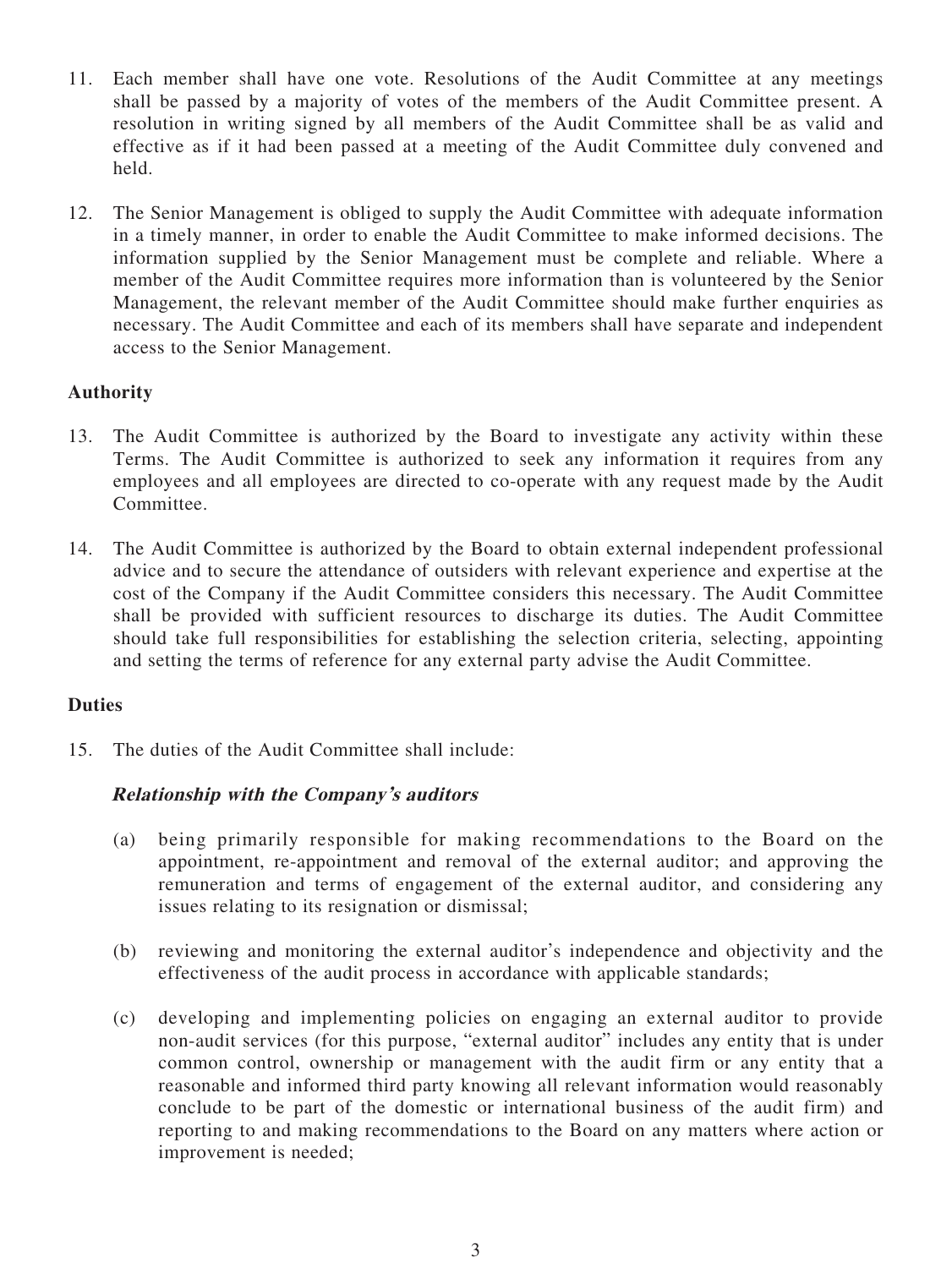(d) discussing with the external auditor the nature and scope of the audit and relevant reporting obligations before the audit commences, and ensuring co-ordination where more than one audit firm is involved;

#### **Review of the Company's financial information**

- (e) monitoring integrity of the Company's financial statements, annual reports and accounts, interim reports and, if intended for publication, quarterly reports, and reviewing significant financial reporting judgments contained therein. In reviewing these statements and reports before submission to the Board, the Audit Committee shall focus particularly on:
	- (i) any changes in accounting policies and practices;
	- (ii) major judgmental issues;
	- (iii) significant adjustments resulting from the audit;
	- (iv) the going concern assumptions and any qualifications;
	- (v) compliance with accounting standards; and
	- (vi) compliance with the Listing Rules and any requirements from the Stock Exchange and legal requirements in relation to financial reporting;
- (f) Regarding (e) above:
	- (i) liaising with the Board and the Senior Management;
	- (ii) meeting at least twice a year with the Company's auditors; and
	- (iii) considering any significant or unusual items that are, or need to be, reflected in the financial reports and accounts and giving due consideration to any matters that have been raised by the Company's staff responsible for the accounting and financial reporting function, compliance officer or auditors;

## **Oversight of the Company's financial reporting system, risk management and internal control systems**

- (g) reviewing the Company's financial controls, risk management and internal control systems;
- (h) discussing the risk management and internal control systems with the Senior Management to ensure that the Senior Management has performed their duties to establish effective systems, and reviewing the effectiveness, adequacy and appropriateness of those systems annually. This review should cover the adequacy of resources, staff qualifications and experience, training programs and the budget of the Company's accounting and financial reporting function;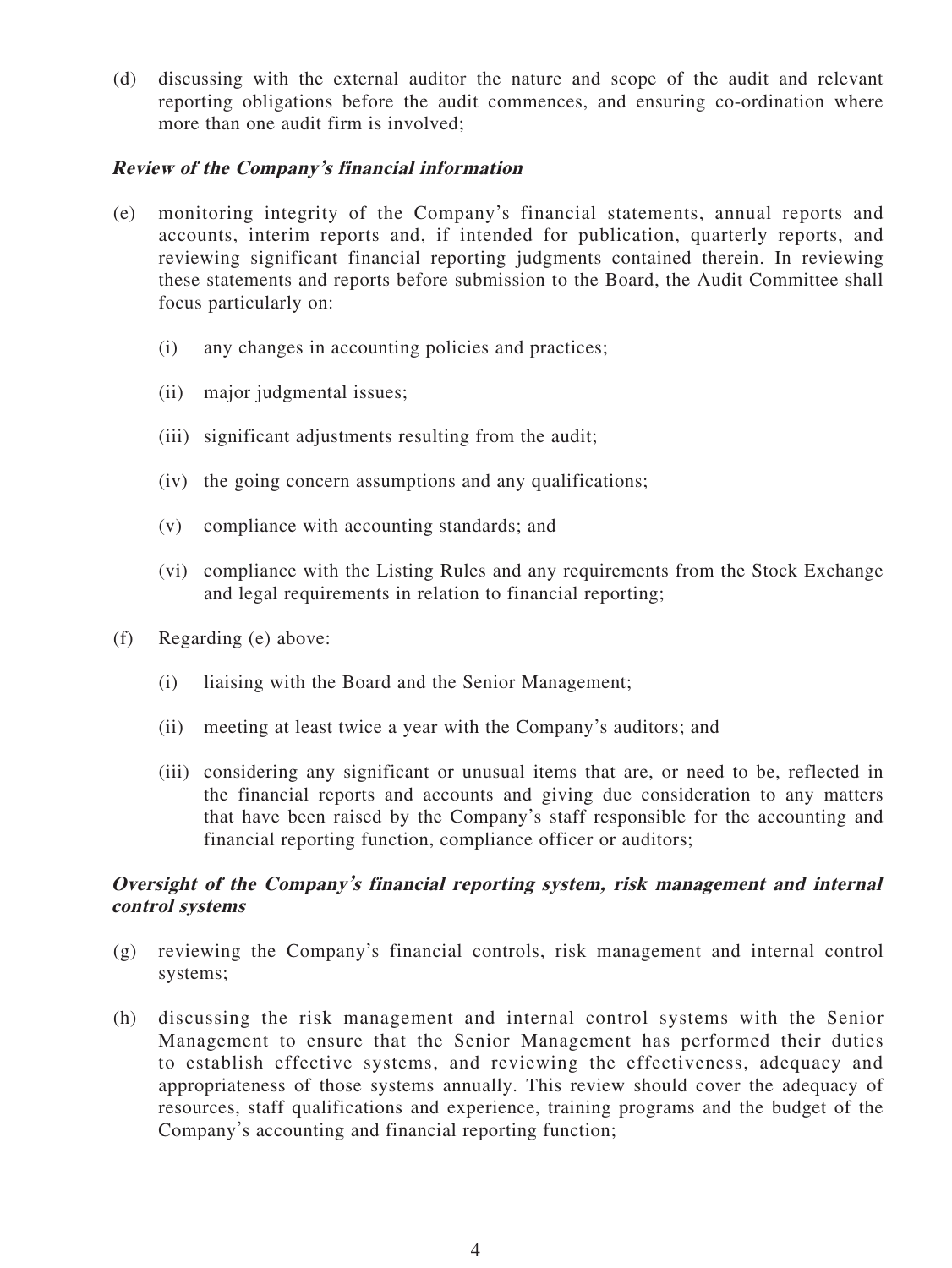- (i) conducting research on major investigation findings on risk management and internal control matters and the Senior Management's response to these findings on its own initiative or as delegated by the Board;
- (j) ensuring co-ordination between the internal and external auditors, ensuring that the internal audit function has adequate resources for operation and has appropriate standing within the Company, and reviewing and monitoring its effectiveness;
- (k) reviewing the Company's financial and accounting policies and practices;
- (l) reviewing the Explanation Letter on Audit issued by the external auditor to the Senior Management, any material queries raised by the auditor to the Senior Management on accounting records, financial accounts or control systems and Senior Management's response;
- (m) ensuring that the Board will provide a timely response to the issues raised in the Explanation Letter on Audit issued by the external auditor to the Senior Management;
- (n) reporting to the Board on matters within the scope of these Terms;
- (o) reviewing the following arrangements set by the Company: employees of the Company can raise concerns on possible non-compliance in financial reporting, internal control or other matters in confidence; and ensuring that proper arrangements are in place for fair and independent investigation of these matters and for appropriate follow-up actions by the Company;
- (p) acting as the key representative body for overseeing the Company's relations with the external auditor;
- (q) formulating a whistle-blowing policy and system by the Audit Committee to allow employees and those who have dealings with the issuer (such as customers and suppliers) to raise, in confidence, any concern regarding any possible non-compliance of the issuer to the Audit Committee; and
- (r) handling any other matters related to the Audit Committee in accordance with the instructions from the Board from time to time.

#### **Disagreement external auditors**

16. In the event the Board disagrees with the Audit Committee's view on the selection, appointment, resignation or dismissal of the external auditors, the Audit Committee shall provide a statement explaining its recommendations and also the reason(s) why the Board has taken a different view to the Company for inclusion in the corporate governance report issued by the Company in accordance with Appendix 14 of the Listing Rules.